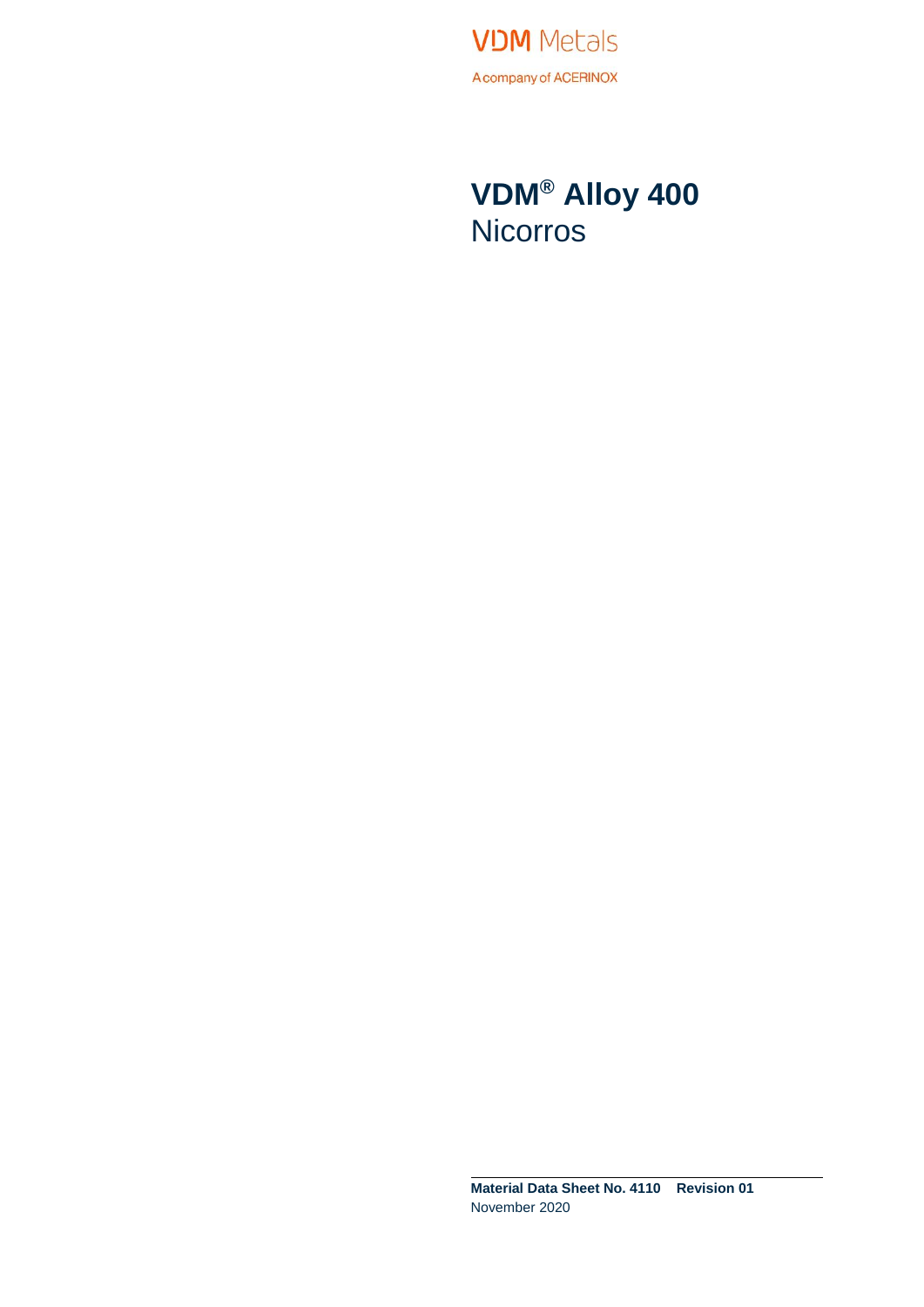### **VDM® Alloy 400 Nicorros**

VDM® Alloy 400 is a single-phase, solid solution, nickel-copper alloy with excellent corrosion resistance in a wide range of corrosive media.

VDM® Alloy 400 is characterized by:

- resistance against chloride-induced stress corrosion
- excellent strength even at low application temperatures
- easy processing compared to other high-alloy materials
- approved for pressure vessels from -10 to 425 °C (14 to 797 °F) pursuant to VdTÜV Material Sheet 263 and up to 480 °C (896 °F) in accordance with ASME Boiler and Pressure Vessel Code.

#### Designations and standards

| <b>Standard</b>                               | <b>Material designation</b> |
|-----------------------------------------------|-----------------------------|
| EN                                            | 2.4360 - NiCu30Fe           |
| <b>ISO</b><br>$\overline{\phantom{a}}$        | NiCu30                      |
| <b>UNS</b><br>the contract of the contract of | N04400                      |
| <b>AFNOR</b>                                  | <b>NU30</b>                 |
| <b>BS</b>                                     | <b>NA 13</b>                |

Table 1a – Designations and standards

#### Designations and standards

| <b>Product form</b>  | <b>DIN</b>              | VdTÜV | <b>ISO</b> | <b>ASTM</b>                  | <b>ASME</b>   | <b>SAE AMS</b> | <b>NACE</b>                     | <b>Others</b>                  |
|----------------------|-------------------------|-------|------------|------------------------------|---------------|----------------|---------------------------------|--------------------------------|
| Sheet, plate         | 17743<br>17750          | 263   | 6208       | <b>B</b> 127                 | <b>SB 127</b> | 4544           | MR 0175/ISO<br>15156<br>MR 0103 | QQ-N-281,<br>Form 4, 6         |
| <b>Strip</b>         | 17743                   |       | 6208       | <b>B</b> 127                 | <b>SB 127</b> | 4544           | MR 0175/ISO<br>15156            | API 5LD<br>QQ-N-281.<br>Form 5 |
| Rod, bar,<br>forging | 17743<br>17752<br>17754 | 263   | 9723       | <b>B</b> 164<br><b>B</b> 564 | <b>SB 164</b> | 4675           | MR 0175/ISO<br>15156<br>MR 0103 | QQ-N-281,<br>Form 1, 2         |
| Wire                 | 17743                   |       |            | <b>B</b> 164                 |               |                |                                 |                                |

Table 1b – Designations and standards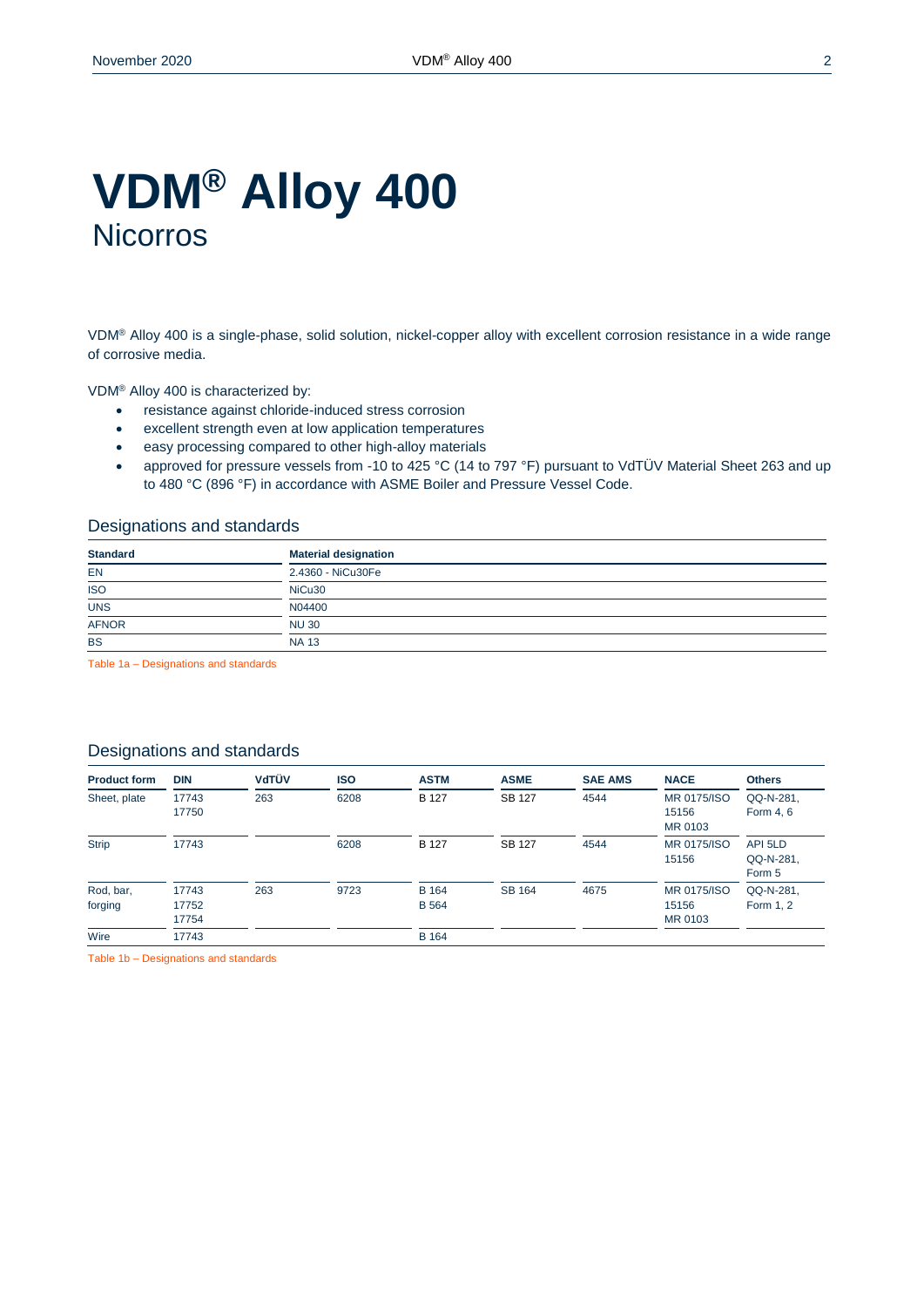# **Chemical composition**

|      | .<br>Ni |                          | Mn |                | uu                    |
|------|---------|--------------------------|----|----------------|-----------------------|
| Min. | $\sim$  |                          |    |                | $\sim$<br>ᅩ<br>$\sim$ |
| Max. |         | $\overline{\phantom{a}}$ |    | <br>v.J<br>. . | ≺∠<br>◡᠇              |

Table 2 – Chemical composition (%)

## **Physical properties**

| <b>Density</b>                      |       |                                                                    |                                  | <b>Melting range</b> |                                               |                              |                      | <b>Curie temperature</b> |                                      |                                   |  |
|-------------------------------------|-------|--------------------------------------------------------------------|----------------------------------|----------------------|-----------------------------------------------|------------------------------|----------------------|--------------------------|--------------------------------------|-----------------------------------|--|
|                                     |       | 8.82 g/cm <sup>3</sup> (0.32 lb/in <sup>3</sup> ) at 20 °C (68 °F) | 1,300-1,350 °C (2,372-2,462 °F)  |                      |                                               |                              | 20-50 °C (68-122 °F) |                          |                                      |                                   |  |
| <b>Specific heat</b><br>Temperature |       |                                                                    | <b>Thermal conductivity</b>      |                      | <b>Electrical</b><br>resistivity              | <b>Modulus of elasticity</b> |                      | expansion                | <b>Coefficient of thermal</b>        |                                   |  |
| °C                                  | °F    | J<br>$Kg \cdot K$                                                  | <b>Btu</b><br>$Ib \cdot {}^{o}F$ | W<br>$m \cdot K$     | $Btu \cdot in$<br>sq. ft $\cdot$ h $\cdot$ °F | $\mu\Omega$ · cm             | GPa                  | $103$ ksi                | $10^{-6}$<br>$\overline{\mathsf{K}}$ | $10^{-6}$<br>$\overline{\text{}}$ |  |
| 20                                  | 68    | 452                                                                | 0.108                            | 23.0                 | 160.0                                         | 51.3                         | 182                  | 26.4                     |                                      |                                   |  |
| 100                                 | 212   | 461                                                                | 0.110                            | 25.4                 | 176.2                                         | 54.0                         | 180                  | 26.1                     | 13.8                                 | 7.67                              |  |
| 200                                 | 392   | 473                                                                | 0.113                            | 28.7                 | 199.1                                         | 55.5                         | 177                  | 25.7                     | 14.5                                 | 8.06                              |  |
| 300                                 | 572   | 484                                                                | 0.116                            | 31.9                 | 221.3                                         | 57.5                         | 170                  | 24.7                     | 14.9                                 | 8.28                              |  |
| 400                                 | 762   | 495                                                                | 0.118                            | 34.7                 | 240.8                                         | 58.5                         | 165                  | 23.9                     | 15.2                                 | 8.44                              |  |
| 500                                 | 932   | 523                                                                | 0.125                            | 38.4                 | 266.4                                         | 60.0                         | 150                  | 21.8                     | 15.6                                 | 8.67                              |  |
| 600                                 | 1,112 | 544                                                                | 0.130                            | 41.2                 | 285.9                                         | 61.8                         |                      |                          | 16.0                                 | 8.89                              |  |
| 700                                 | 1,292 | 555                                                                | 0.133                            | 43.1                 | 299.0                                         | 63.5                         |                      |                          | 16.4                                 | 9.11                              |  |
| 800                                 | 1,472 | 566                                                                | 0.135                            | 45.1                 | 312.9                                         | 65.5                         |                      |                          | 16.8                                 | 9.33                              |  |
| 900                                 | 1,652 | 577                                                                | 0.138                            | 47.5                 | 329.6                                         | 67.5                         |                      |                          | 17.3                                 | 9.61                              |  |
| 1,000                               | 1,832 | 587                                                                | 0.140                            | 50.0                 | 346.9                                         |                              |                      |                          |                                      |                                   |  |
| 1,150                               | 2,102 | 603                                                                | 0.144                            | 52.9                 | 367.0                                         |                              |                      |                          |                                      |                                   |  |

Table 3 – Typical physical properties of VDM® Alloy 400 at below, room and increased temperatures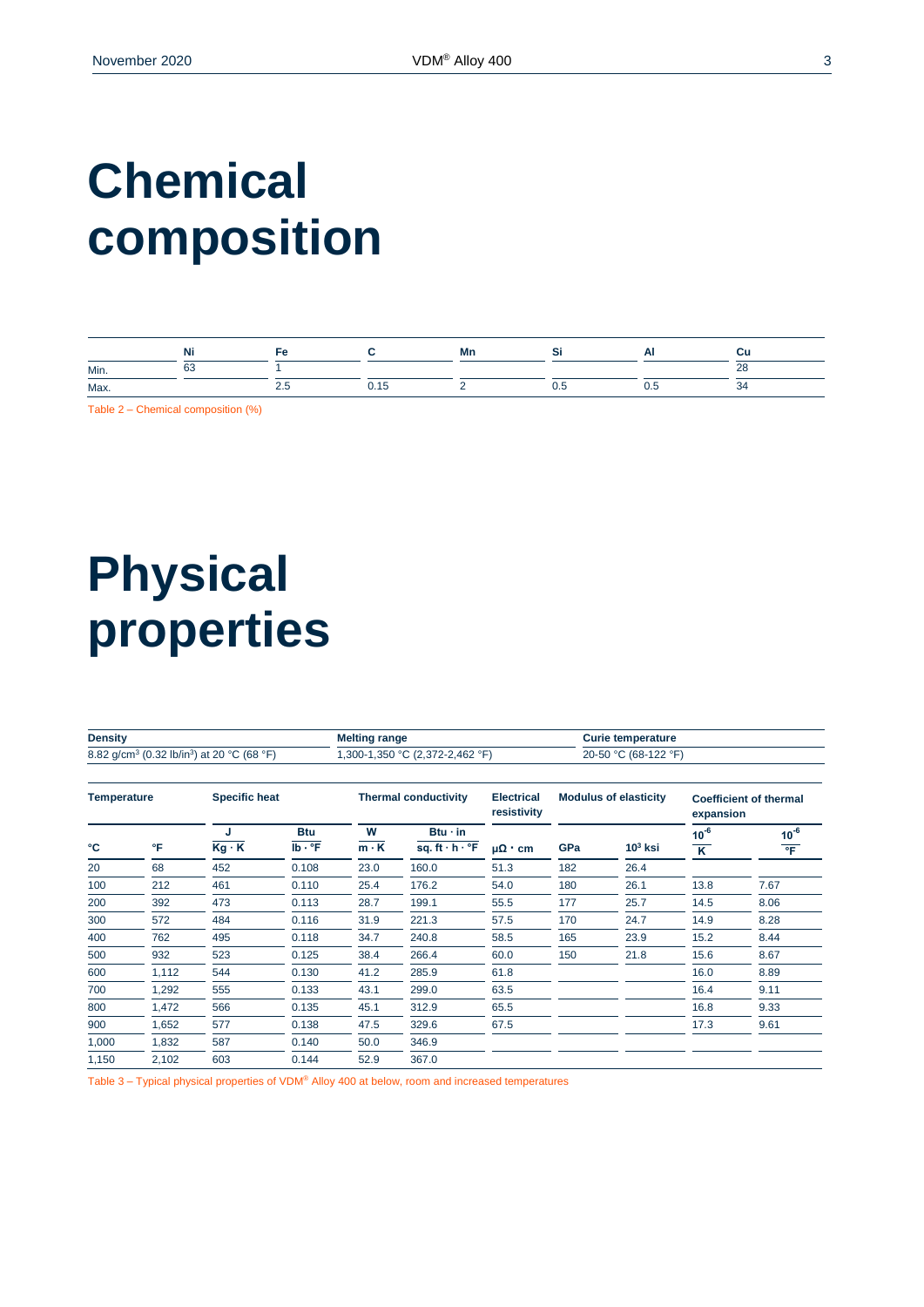## **Microstructural properties**

VDM® Alloy 400 is a binary nickel-copper alloy with a face-centered cubic microstructure.

# **Mechanical properties**

The following mechanical properties of VDM® Alloy 400 apply to the described conditions and specifications in the specified semi-fabricated forms and dimensions (ref. chapter on 'Availability'). The properties for larger dimensions have to be agreed upon separately.

| <b>Temperature</b> |            | <b>Yield strength</b> |      | <b>Tensile strength</b> |      |
|--------------------|------------|-----------------------|------|-------------------------|------|
|                    |            | $R_{p0.2}$            |      | $R_m$                   |      |
| °C                 | $^{\circ}$ | <b>MPa</b>            | ksi  | <b>MPa</b>              | ksi  |
| 20                 | 68         | 175                   | 25.4 | 450                     | 65.3 |
| 100                | 212        | 150                   | 21.8 | 420                     | 60.9 |
| 200                | 392        | 135                   | 19.6 | 390                     | 56.6 |
| 300                | 572        | 130                   | 18.9 | 380                     | 55.1 |
| 400                | 762        | 130                   | 18.9 | 370                     | 53.7 |
| 425                | 797        | 130                   | 18.9 | 370                     | 53.7 |

Table 4 – Mechanical properties at room temperature and increased temperature according to VdTÜV Material Sheet 263

| <b>Product form</b>     | <b>Heat treatment</b> | <b>Standard</b>                                                                                                                                                                                                                                                                                                                                 | <b>Yield strength</b> |             | <b>Tensile strength</b> |             | <b>Elongation</b> |  |
|-------------------------|-----------------------|-------------------------------------------------------------------------------------------------------------------------------------------------------------------------------------------------------------------------------------------------------------------------------------------------------------------------------------------------|-----------------------|-------------|-------------------------|-------------|-------------------|--|
|                         |                       |                                                                                                                                                                                                                                                                                                                                                 | $R_{D,0.2}$           |             | Rm                      |             |                   |  |
|                         |                       |                                                                                                                                                                                                                                                                                                                                                 | <b>MPa</b>            | ksi         | <b>MPa</b>              | ksi         | %                 |  |
| Sheet, plate / rod, bar | stress-relieved       | <b>ASTM. ASME</b>                                                                                                                                                                                                                                                                                                                               | 275-415               | 39.9-60.2   | 550-600                 | 79.8-87.0   | $\geq 20$         |  |
| Sheet, plate / rod, bar | stress-relieved       | <b>DIN</b>                                                                                                                                                                                                                                                                                                                                      | $\geq 300$            | $\geq 43.5$ | $\geq 550$              | $\geq 79.8$ | $\geq 25$         |  |
| Sheet, plate / rod, bar | annealed              | ASTM, ASME, QQN                                                                                                                                                                                                                                                                                                                                 | $\geq 195$            | $\geq 28.3$ | $\geq 480$              | $\geq 69.6$ | $\geq 35$         |  |
| Sheet, plate / rod, bar | annealed              | DIN. VdTÜV <sup>1)</sup>                                                                                                                                                                                                                                                                                                                        | $\geq 175$            | $\geq 25.4$ | $\geq 450$              | $\ge 65.3$  | $\geq 30$         |  |
|                         |                       | $0 \times 1$ $\pi$ <sup>2</sup> $0 \times 1$ $\pi$ $1 \times 1$ $\pi$ $1 \times 1$ $\pi$ $1 \times 1$ $\pi$ $1 \times 1$ $\pi$ $1 \times 1$ $\pi$ $1 \times 1$ $\pi$ $1 \times 1$ $\pi$ $1 \times 1$ $\pi$ $1 \times 1$ $\pi$ $1 \times 1$ $\pi$ $1 \times 1$ $\pi$ $1 \times 1$ $\pi$ $1 \times 1$ $\pi$ $1 \times 1$ $\pi$ $1 \times 1$ $\pi$ |                       |             |                         |             |                   |  |

 $10\,\text{Vd}$ TÜV values apply to the following dimensions: max. thickness sheet = 50 mm (1.97 in), max. diameter rod and bar = 200 mm (7.87 in)

Table 5 – Mechanical properties at room temperature, minimum values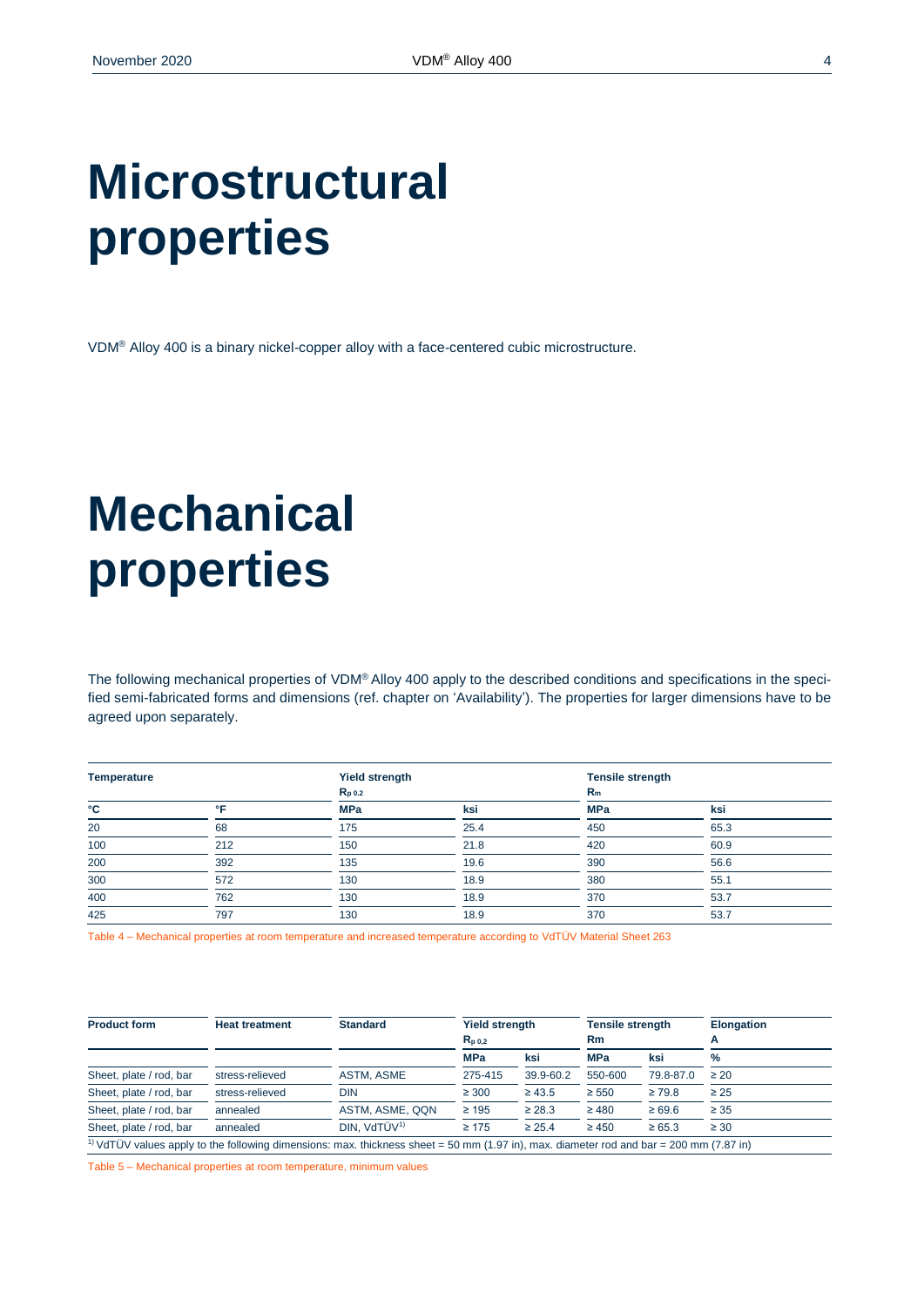Average value, room temperature, annealed: 150 J/cm<sup>2</sup> Average value, room temperature, stress-relieved: > 100 J/cm<sup>2</sup>

Source: VdTÜV Material Sheet 263

#### Rockwell hardness HRB

Stress-relieved, room temperature, DIN: ≥ 170 Annealed, room temperature, DIN, VdTÜV: ≤ 150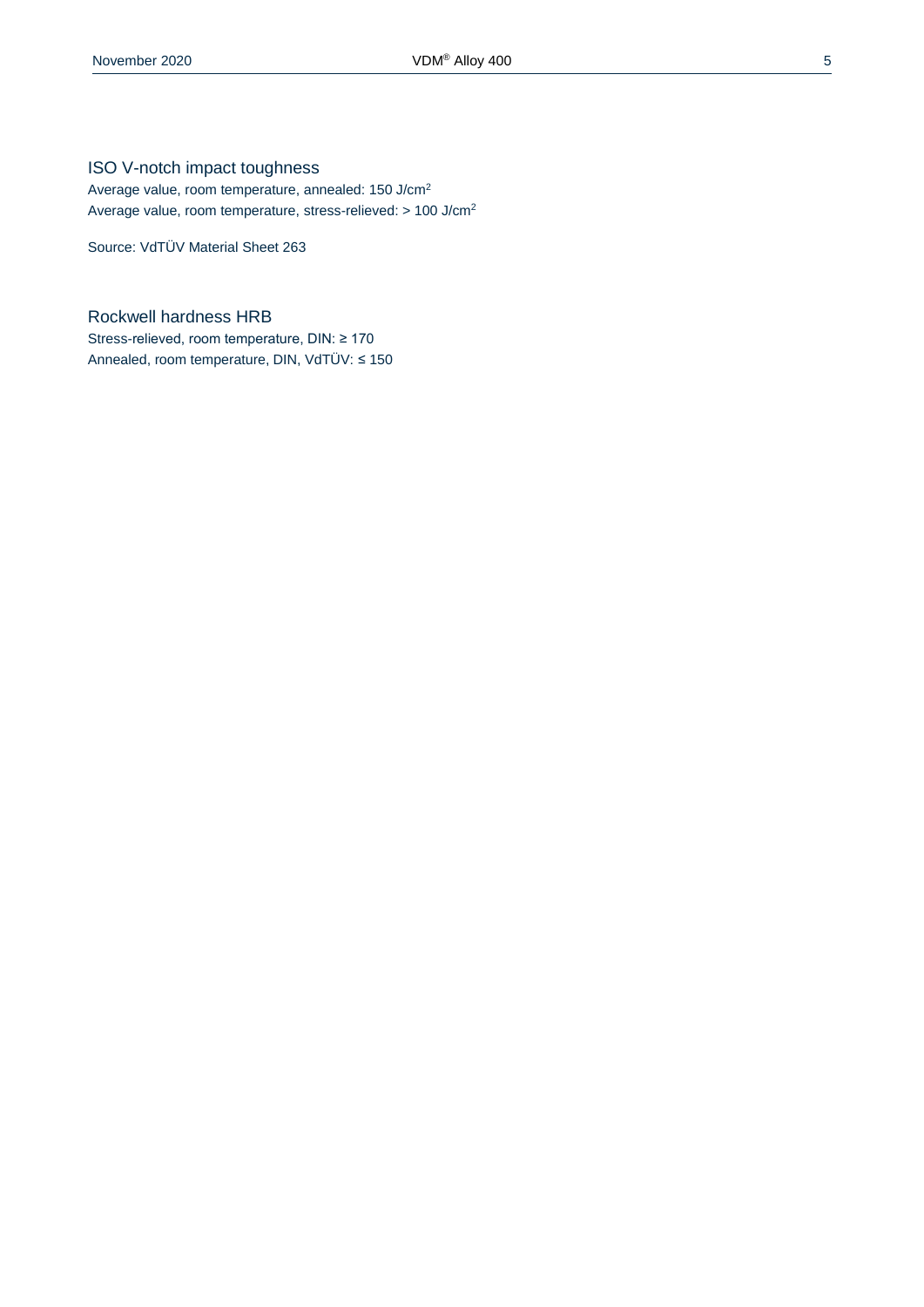### **Corrosion resistance**

VDM® Alloy 400 has excellent resistance to neutral and alkaline salts and has long been the standard material for salt production systems. VDM® Alloy 400 is one of the few materials which can be used in contact with fluorine, hydrofluoric acid and hydrogen fluoride or their compounds. The material has a very high resistance to alkaline media. Its behavior in seawater is also excellent compared to copper-based alloys with an increased resistance to cavitation. VDM® Alloy 400 can be used in contact with highly diluted mineral acids, such as sulfuric and hydrochloric acid, provided that they are not ventilated.

Since the alloy does not contain chromium, the corrosion rates can increase significantly under oxidizing conditions. While VDM® Alloy 400 is resistant to stress corrosion cracking, it can display stress cracks in the presence of mercury or in moist, aerated HF vapors. Stress relief annealing is necessary in these conditions.

### **Fields of application**

Common applications of VDM® Alloy 400 are:

- Feedwater and steam generator tubes in power plants
- **•** Brine heater and recompression evaporator in saltworks
- Sulfuric and hydrofluoric acid alkylation
- Heat exchangers in the chemical industry
- Plating components for mineral oil distillation plants
- Splash zone lining on offshore platforms
- Impellers and pump shafts in marine technology
- Refining plants for the production of nuclear fuel
- Pumps and valves in production lines for tetrachlorethylene (perchlorethylene) and chlorinated plastics
- Heating tubes for monoethanolamine (MEA)
- Sour-gas resistant components for oil and gas production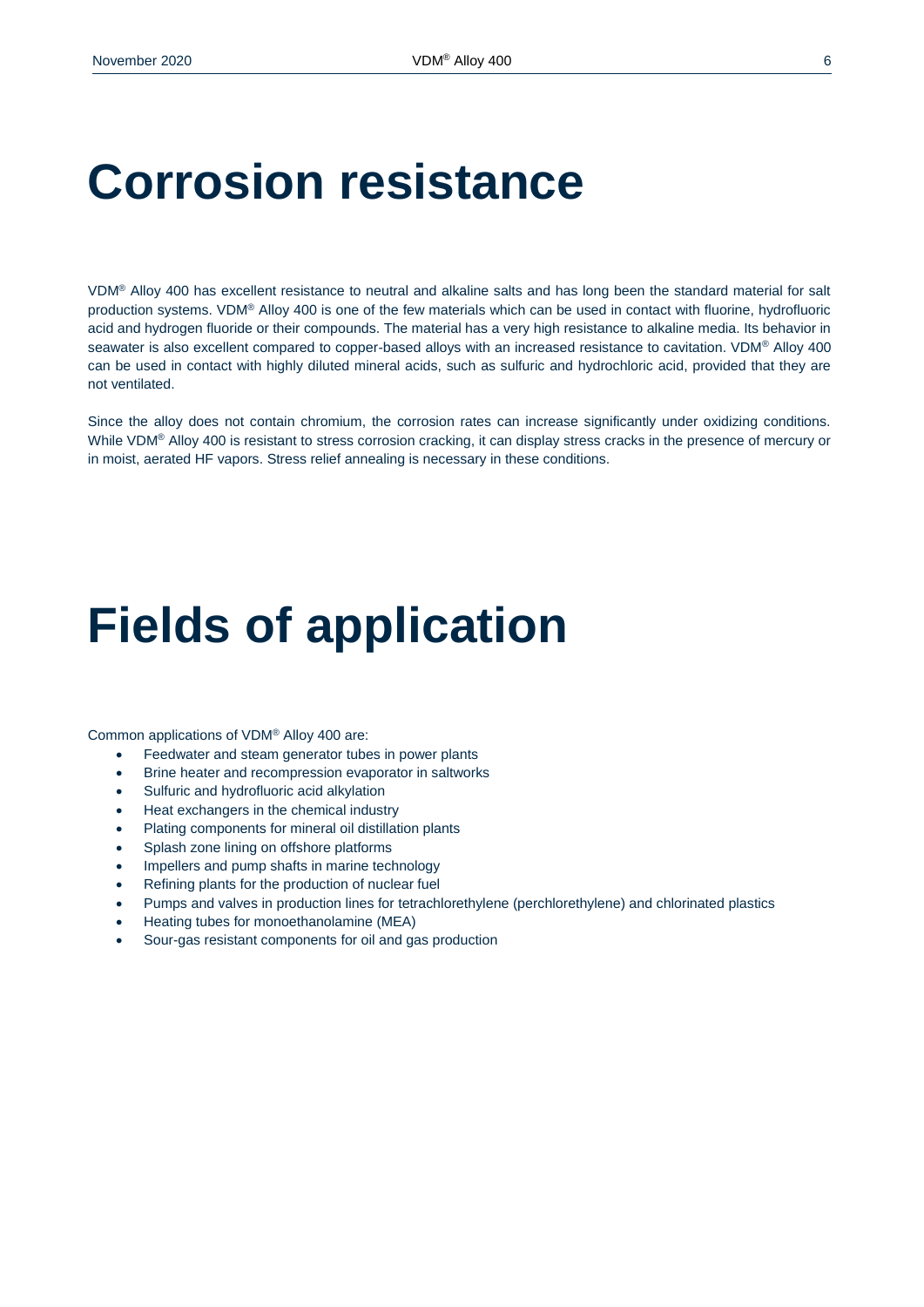### **Processing and Heat treatment**

VDM® Alloy 400 is easy to process by the conventional method in the industry.

#### **Heating**

It is important that the workpieces are clean and free of any contaminants before and during heat treatment. Sulfur, phosphorus, lead and other low-melting-point metals can result in damage during the heat treatment of VDM® Alloy 400. This type of contamination is also contained in marking and temperature display paints or pens, and also in lubricating grease, oils, fuels and similar materials. Fuels must have as low a sulfur content as possible. Natural gas should contain less than 0.1 wt.-% of sulfur. Heating oil with a sulfur content of maximum 0.5 wt.-% is also suitable. Electrical furnaces are to be preferred due to precise temperature control and lack of contaminants due to fuel. The furnace temperature should be set between neutral and slightly oxidizing, and should not change between oxidizing and reducing. The workpieces may not be contacted directly by flames.

#### **Hot forming**

VDM® Alloy 400 can be hot formed in the temperature range of 800 to 1,200 °C (1,472 to 2,192 °F), but only slight deformations should occur at 925 °C (1,697 °F). Hot bending is performed from 1,200 to 1,025 °C (2,192 to 1,877 °F). For preheating, the workpieces may be placed in the furnace which has already been preheated to the maximum hot forming temperature. The workpieces should remain in the furnace for around 60 minutes per 100 mm (3.94 in) of thickness once the furnace has reached its temperature again. After this, the workpiece should be removed from the furnace immediately and formed within the temperature interval stated above. Heat treatment after hot forming is recommended for the achievement of optimal mechanical properties and corrosion resistance.

#### **Cold forming**

VDM® Alloy 400 is easily cold-shaped. However, it has a slightly higher work-hardening than does carbon steel. This must be taken into account during design and selection of forming tools and equipment and during the planning of forming processes. Intermediate annealing is necessary during cold working. The strength of VDM® Alloy 400 can be increased by hardening, though. Stress relief annealing is recommended in such cases, though, especially when used in media that can cause stress corrosion cracking in nickel-copper alloys, such as mercury and its compounds or fluorosilicic acid.

#### **Heat treatment**

The soft annealing should be performed at temperatures of 700 to 900 °C (1,292 to 1,652 °F), preferably at about 825 °C (1,517 °F).

The retention time during annealing depends on the semi-finished product thickness and can be calculated as follows:

- For semi-finished thicknesses of  $d \le 10$  mm (0.39 in), the retention time is  $t = d * 3$ min/mm.
- For semi-finished thicknesses of d = 10-20 mm (0.39-0.79 in), the retention time  $t = 30$  min + (d – 10 mm)  $*$  2min/mm
- For semi-finished product thicknesses of d > 20 mm (0.79 in), the retention time  $t = 50$  min +  $(d - 20$  mm)  $*$  1 min/mm

The retention time commences with material temperature equalization of the workpiece. Cooling down should be accelerated with air to achieve optimum corrosion-protection properties. To form a fine grain structure, the observance of heat treatment temperature and time is very important. The values are to be set precisely. Under certain circumstances, an increase in strength by cold forming is advantageous. Stress-relief annealing at about 550 to 650 °C (1,022 to 1,202 °F) should then occur, in order to prevent stress corrosion cracking.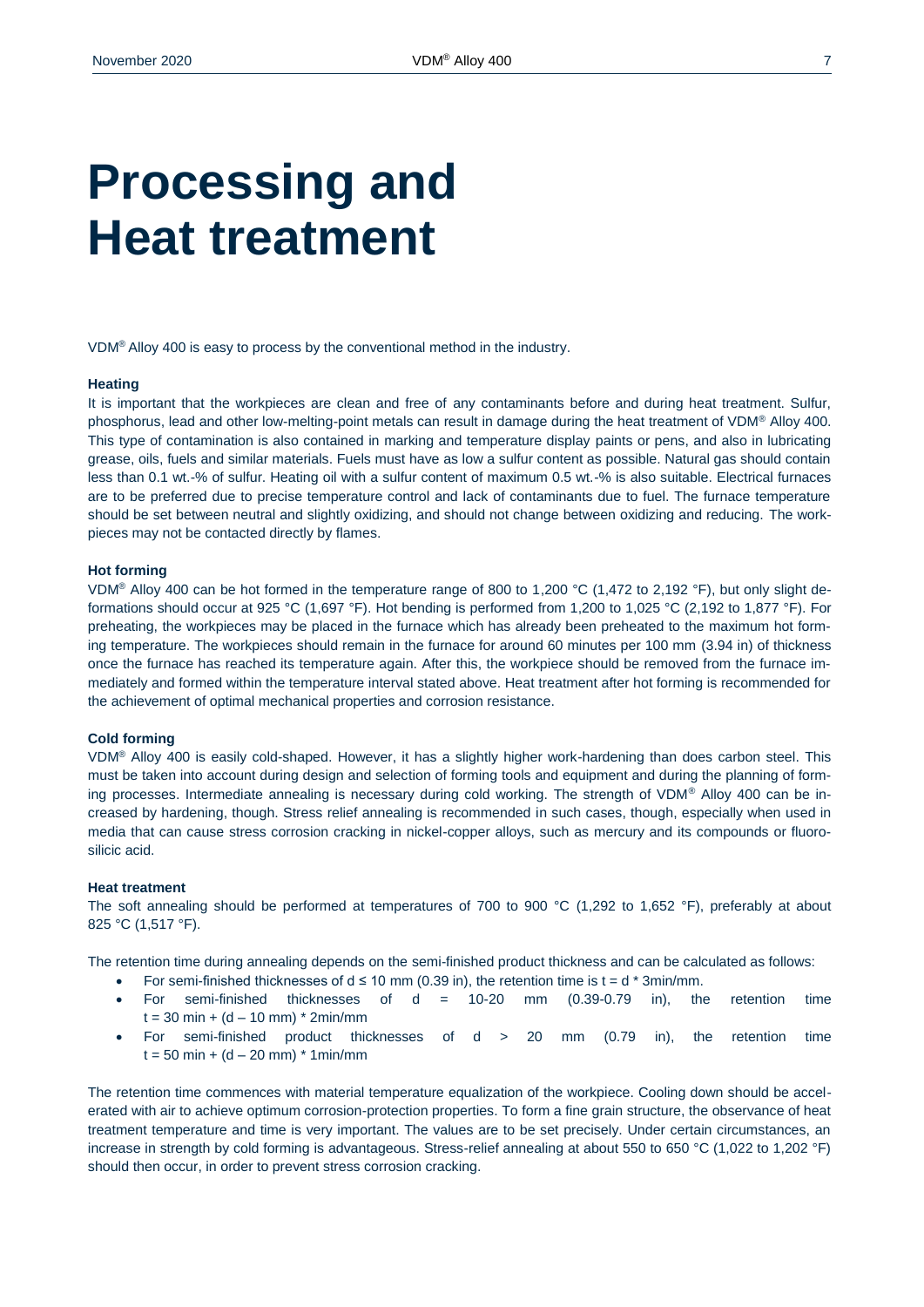The material must be placed in a furnace which has been heated up to the maximum annealing temperature before any heat treatment. For strip and wire products, the heat treatment can be performed in a continuous furnace at a speed and temperature that is adapted to the material thickness. The cleanliness requirements listed under "Heating" have to be observed.

#### **Descaling and pickling**

Oxides on VDM® Alloy 400 and discolorations in the area of weld edges have to be removed before use. Before the pickling in hot sulfuric acid, blasting of the surfaces is helpful to shorten the pickling times. Pickling in saltpeter hydrofluoric acid mixtures leads to the formation of nitric gases damaging to health and the environment and it is not recommendable.

#### **Machining processing**

VDM® Alloy 400 can be easily machined in the soft annealed condition. Strain-hardened, stress relieved material is a more favorable processing behavior in most machining processes. Since the alloy has a tendency to hardening, a low cutting speed should be selected and the cutting tool should stay engaged at all times. An adequate depth of cut is important in order to cut below the previously formed work-hardened zone. Optimum heat dissipation through the use of large quantities of suitable, preferably aqueous, lubricants has considerable influence on a stable machining process.

### **Welding information**

When welding nickel alloys and special stainless steels, the following information should be taken into account:

#### **Workplace**

A separate workplace should be provided which is clearly separated from the areas where carbon steel is processed. Considerable cleanliness is required, and draughts should be avoided during gas-shielded welding.

#### **Auxiliary equipment and clothing**

Clean fine leather gloves and clean working clothes must be used.

#### **Tools and machines**

Tools that have been used for other materials may not be used for nickel alloys and stainless steels. Only stainless steel brushes may be used. Processing and treatment machines such as shears, punches or rollers must be fitted (felt, cardboard, films) so that the workpiece surfaces cannot be damaged by the pressing in of iron particles through such equipment, as this can lead to corrosion.

#### **Weld preparation**

Welding seam preparation should preferably be carried out using mechanical methods through lathing, milling or planning. Abrasive waterjet cutting or plasma cutting is also possible. In the latter case, however, the cutting edge (seam edge) has to be finished off cleanly. Careful grinding without overheating is also permissible.

#### **Scaling**

The scaling may only occur in the seam area, such as on the weld edges or on an outlet piece, and not on the component surface. Scaling areas are areas in which corrosion more easily occurs.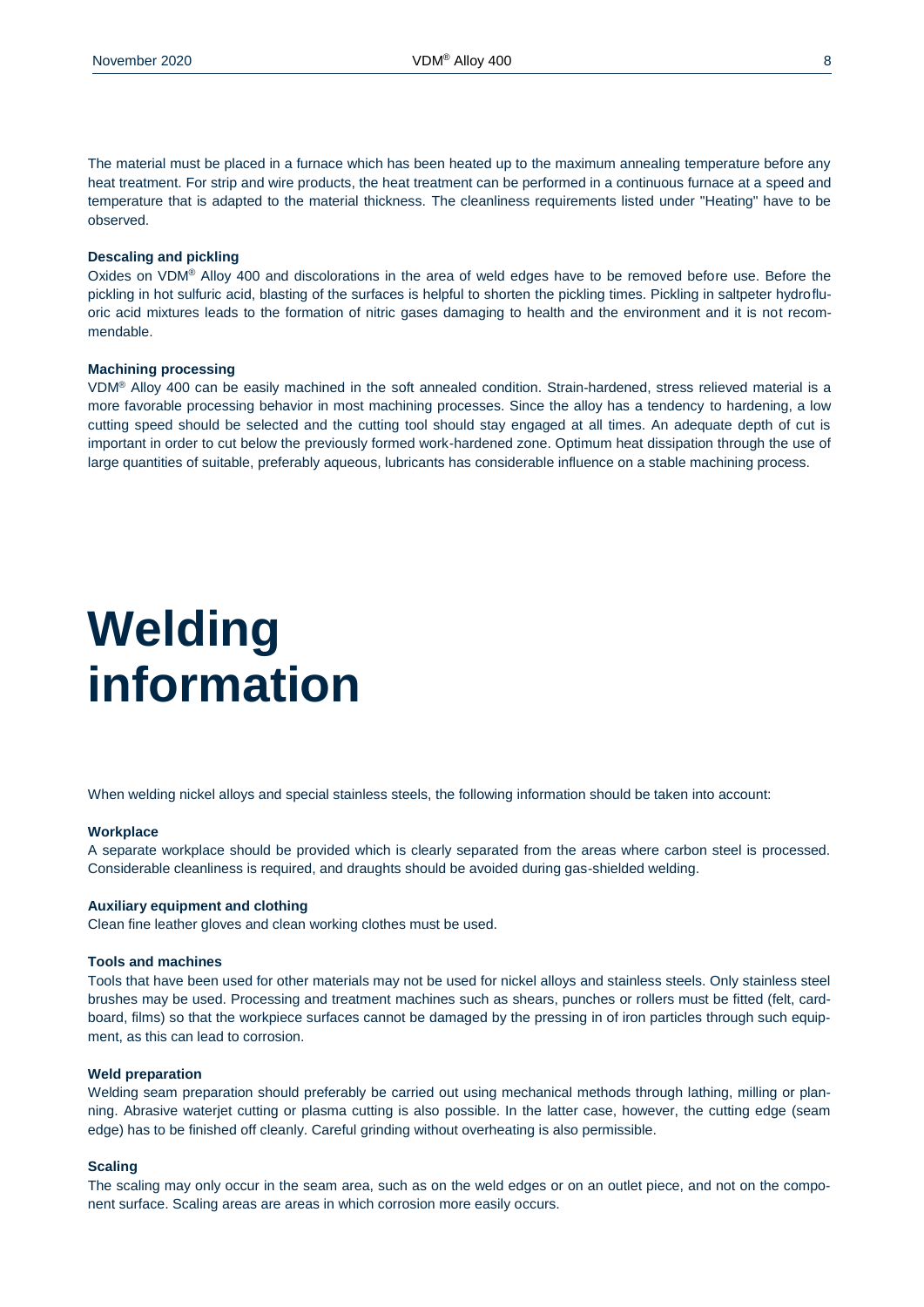#### **Opening angle**

Compared to C-steels, nickel alloys and specialty stainless steels have a lower heat conductivity and greater heat expansion. These properties have to be taken into account by a larger root openings or root gaps (1 to 3 mm, 0.04 to 0.12 in). Due to the viscosity of the welding material (compared to standard austenites) and the tendency to shrink, opening angles of 60 to  $70^{\circ}$  – as shown in Figure 3 – have to be provided for butt welds.



Figure 1 – Seam preparation for welding nickel alloys and special stainless steels

#### **Cleaning**

Cleaning of the basic material in the seam area (both sides) and the welding consumable (e.g. welding rod) should be carried out using acetone.

#### **Welding technique**

The material VDM® Alloy 400 is welded with the common welding processes, such as GTAW (TIG), GTAW (TIG) hot wire, plasma, GMAW (MIG/MAG) and submerged arc welding. The material should be in its annealed condition for welding and should be free of scale, grease and markings. During welding, everything has to be scrupulously clean.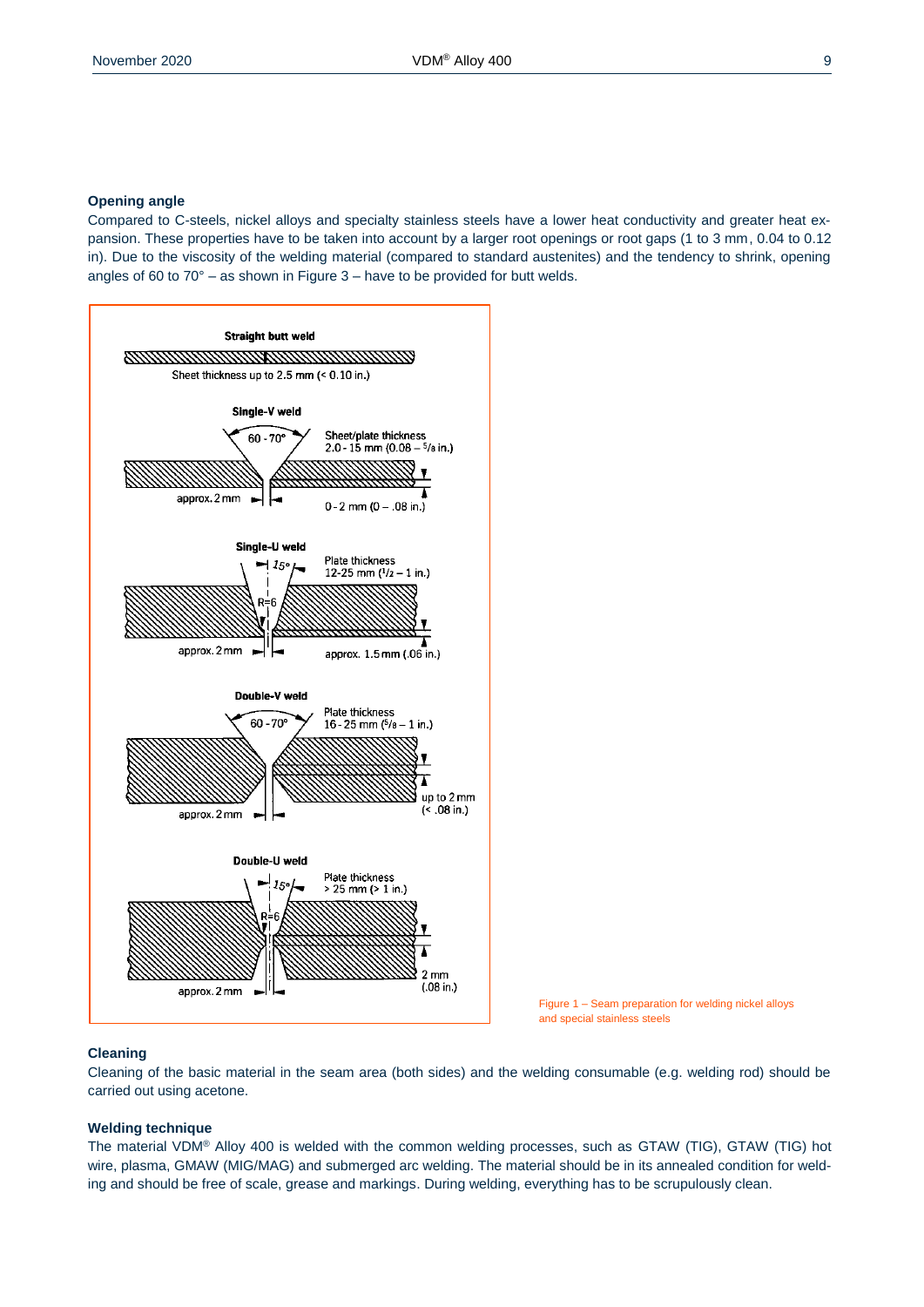#### **Welding consumable**

The following welding consumable is recommended:

VDM® FM 60 (W.-Nr. 2.4377) (WIG electrodes, Welding wire, Wire electrode) VDM® WS 60 (W.-No. 2.4377) (strip for submerged arc welding or electrode slag welding) SG-NiCu30MnTi AWS A5.14: ERNiCu-7 ISO 18274: S Ni 4060, NiCu30Mn3Ti

The use of bar electrodes in sleeves is possible.

#### **Welding parameters and influences**

It has to be ensured that work is performed using targeted heat application and low heat input. The interpass temperature should not exceed 150 °C (302 °F). The stringer bead technique is recommended. In this context, also the right choice of wire and bar electrode diameters should be pointed out. Corresponding energy inputs per unit length result from the aforementioned notes, which are shown as examples in Table 6. In principle, checking of welding parameters is necessary.

#### **Post-treatment**

Brushing with a stainless steel wire brush immediately after welding, i.e. while the metal is still warm generally results in removal of heat tint and produces the desired surface condition without additional pickling.

Pickling, if required or prescribed, however, would generally be the last operation performed on the weldment. Please also refer to the information on 'Descaling and pickling. Neither pre- nor post weld heat treatments are normally required.

#### **Straightening (after welding or annealing)**

The necessity of straightening the welded components should be minimized by a judicious choice of weld preparation (for example, by means of an X-seam instead of a V-seam) and weld sequence. Flame straightening should be avoided, as this can lead to unwanted structural changes in the material.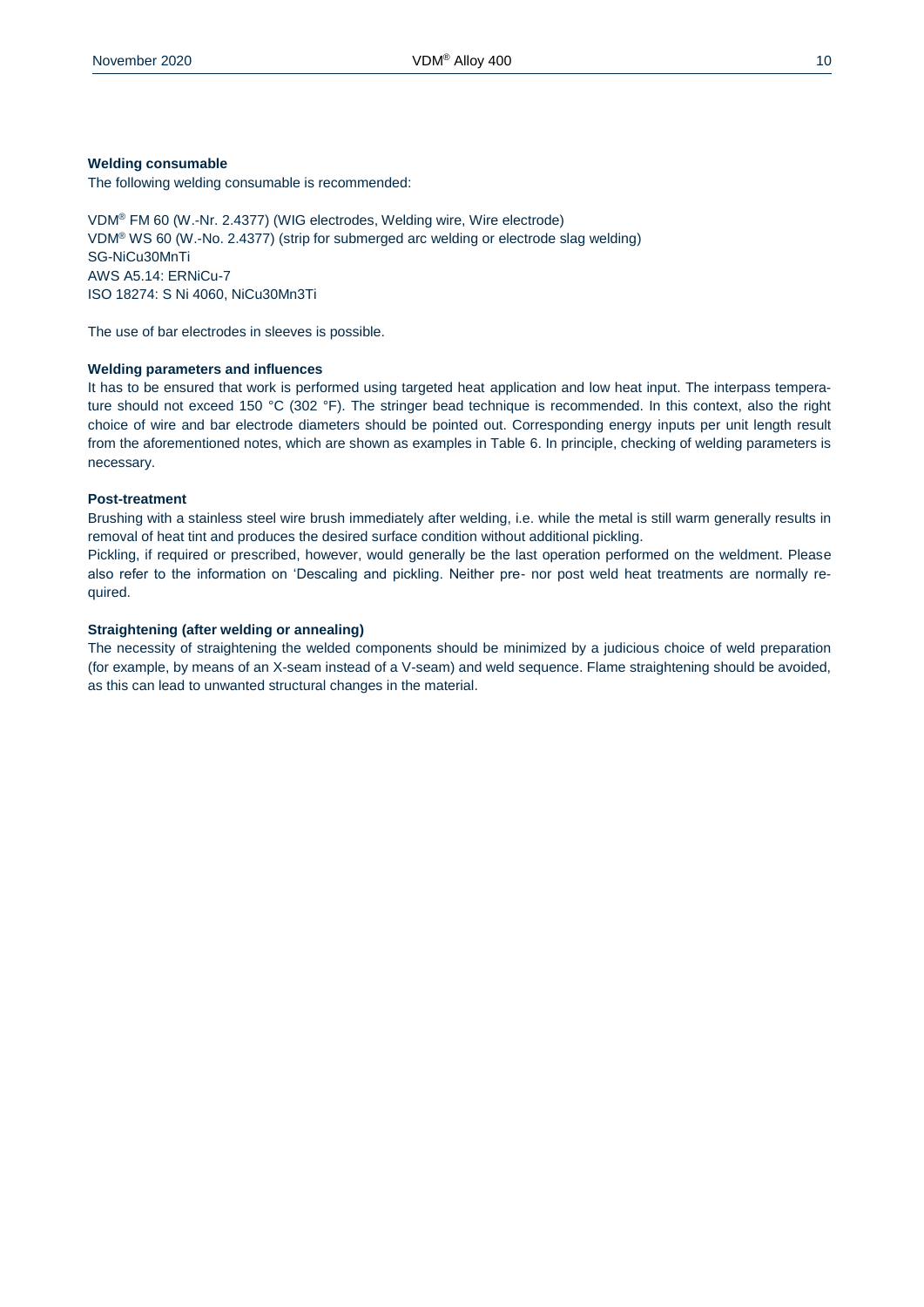| <b>Thickness</b> | Welding<br>technique              | <b>Filler material</b>  |                         | Root pass <sup>1)</sup> |            | Intermediate<br>and final passes |                          | Welding<br>speed | Shielding gas                   |                       |
|------------------|-----------------------------------|-------------------------|-------------------------|-------------------------|------------|----------------------------------|--------------------------|------------------|---------------------------------|-----------------------|
| (mm)             |                                   | <b>Diameter</b><br>(mm) | <b>Speed</b><br>(m/min) | $\mathsf{I}$ in (A)     | U in $(V)$ | $\mathsf{I}$ in (A)              | U in $(V)$               | (cm/min)         | <b>Type</b>                     | Rate<br>$($ l/min $)$ |
| 3                | manual TIG <sub>2</sub>           |                         |                         | 9                       | 10         | 110-120                          | 11                       | $10 - 15$        | I1, R1 with<br>max. 3% H2       | $8 - 10$              |
| 6                | manual TIG 2-2.4                  |                         |                         | 100-110                 | 10         | 120-130                          | 12                       | $10 - 15$        | 11, R1 with 8-10<br>max. 3% H2  |                       |
| 8                | manual TIG 2.4                    |                         |                         | 100-110                 | 11         | 130-140                          | 12                       | $10 - 15$        | I1, R1 with<br>max. 3% H2       | $8 - 10$              |
| 10               | manual TIG $2.4$                  |                         |                         | 100-110                 | 11         | 130-140                          | 12                       | $10 - 15$        | 11, R1 with 8-10<br>max. 3% H2  |                       |
| 3                | autom. TIG 1.2<br>HD <sup>2</sup> |                         | 0.5                     |                         |            | 150                              | 10                       | 25               | I1, R1 with<br>max. 3% H2       | 15-20                 |
| 5                | autom. TIG 1.2<br>HD <sup>2</sup> |                         | 0.5                     |                         |            | 150                              | 10                       | 25               | 11, R1 with 15-20<br>max. 3% H2 |                       |
| 4                | Plasma <sup>3)</sup>              | 1.2                     | 0.5                     | 165                     | 25         |                                  |                          | 25               | I1, R1 with<br>max. 3% H2       | 30                    |
| 6                | Plasma <sup>3</sup>               | 1.2                     | 0.5                     | 190-200                 | 25         |                                  | $\overline{\phantom{a}}$ | 25               | I1, R1 with<br>max. 3% H2       | 30                    |
| 8                | <b>GMAW</b><br>(MIG/MAG)<br>4)    | $\mathbf{1}$            | 8                       | $\omega$                | $\omega$   | 130-140                          | 23-27                    | 24-30            | I1, R1 with<br>max. 3% H2       | 18-20                 |
| 10               | <b>GMAW</b><br>(MIG/MAG)<br>4)    | 1.2                     | 5                       |                         |            | 130-150                          | 23-27                    | $20 - 26$        | I1, R1 with<br>max. 3% H2       | 18-20                 |
| 12               | Submerged 1.6<br>arc welding      |                         |                         |                         |            | 240-280                          | 28                       | 45-55            |                                 |                       |
| 20               | Submerged 1.6<br>arc welding      |                         |                         |                         |            | 240-280                          | 28                       | 45-55            |                                 |                       |

 $\frac{1}{1}$  It must be ensured that there is sufficient root protection, for example using Ar 4.6, for all inert gas welding processes.

 $\overline{2)}$  The root pass should be welded manually (see manual TIG).

<sup>3)</sup> Recommended plasma gas Ar 4.6 / rate 3.0 to 3.5 l/min

<sup>4)</sup> For MAG welding the use of multicomponent inert gases is recommended.

Section energy kJ/cm:

manual TIG, autom. TIG max. 8; TIG hot wire max. 6; manual GMAW (MIG/MAG), autom. GMAW (MIG/MAG) max. 11; Plasma max. 10, submerged arc welding max. 7

Figures are for guidance only and are intended to facilitate setting of the welding machines.

Table 6 - Welding parameters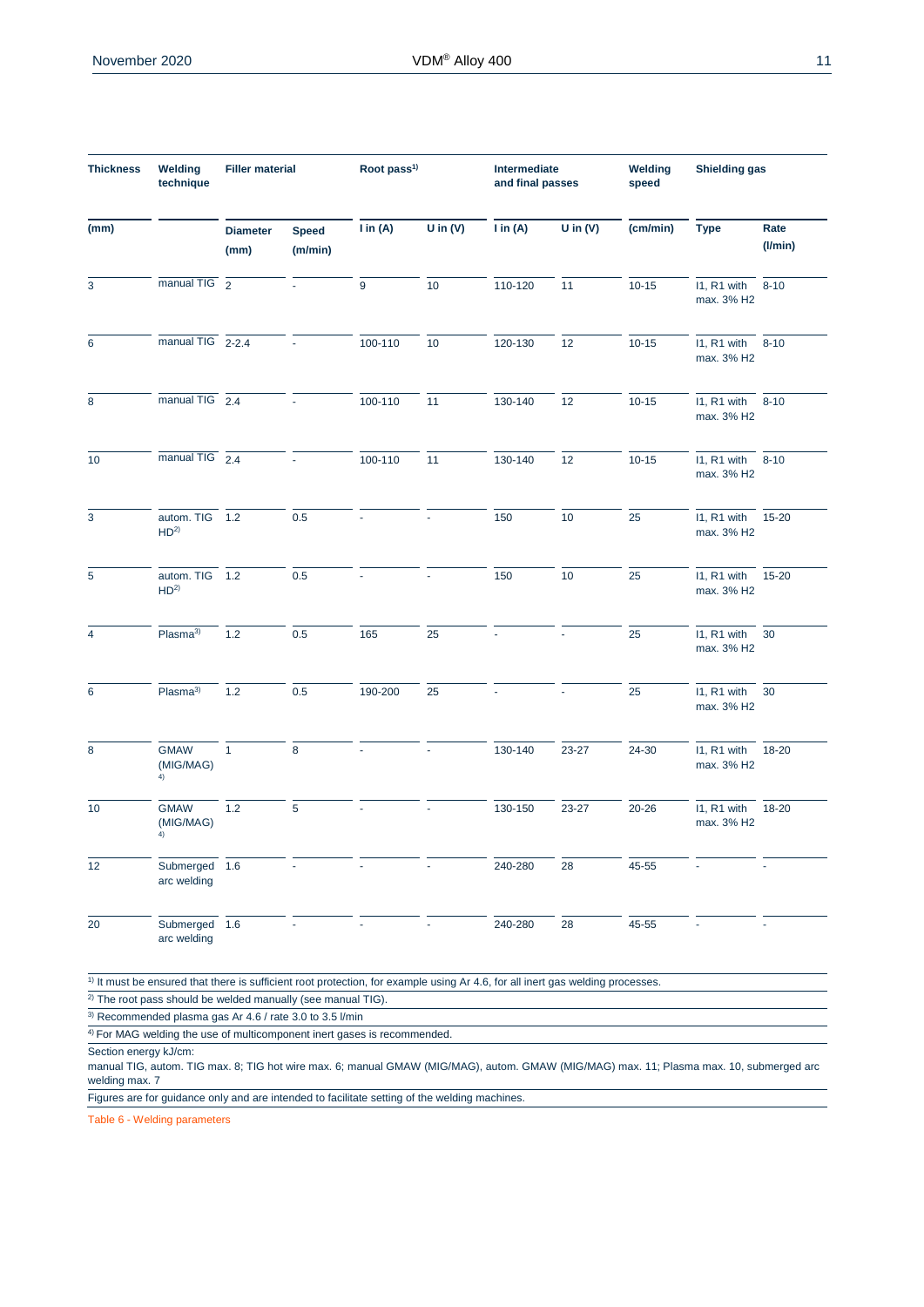# **Availability**

VDM® Alloy 400 is available in the following standard semi-fabricated forms:

#### **Sheet and plate**

Delivery condition: hot or cold-rolled, heat-treated, de-scaled or pickled

| <b>Condition</b>                      | <b>Thickness</b>  | Width                | Length                 | <b>Piece weight</b>    |
|---------------------------------------|-------------------|----------------------|------------------------|------------------------|
|                                       | $mm$ (in)         | $mm$ (in)            | $mm$ (in)              | $Kq$ (lb)              |
| Cold rolled                           | 1-7 (0.04-0.28)   | $\leq$ 2,500 (98.43) | $\leq$ 12,500 (492.13) |                        |
| Hot rolled*                           | $3-80(0.12-3.15)$ | $\leq$ 2,500 (98.43) | $\leq$ 12,500 (492.13) | $\leq$ 2,450 (5401.33) |
| * 2 mm (0.08 in) thickness on request |                   |                      |                        |                        |

#### **Strip**

Delivery condition: Cold rolled, heat treated, pickled or bright annealed

| <b>Thickness</b><br>$mm$ (in)    | Width<br>$mm$ (in)        | Coil - inside diameter<br>mm |     |     |                          |
|----------------------------------|---------------------------|------------------------------|-----|-----|--------------------------|
| $0,02-0,2$<br>$(0.0008 - 0.008)$ | 4-230<br>$(0.16 - 9.06)$  | 300                          | 400 | 500 | $\overline{\phantom{a}}$ |
| $0.2 - 0.25$<br>$(0.008 - 0.01)$ | 4-720<br>$(0.16 - 28.34)$ | 300                          | 400 | 500 | -                        |
| $0.25 - 0.6$<br>$(0.01 - 0.024)$ | 6-750<br>$(0.24 - 29.5)$  | -                            | 400 | 500 | 600                      |
| $0.6 - 1$<br>$(0.024 - 0.04)$    | 8-750<br>$(0.32 - 29.5)$  | -                            | 400 | 500 | 600                      |
| $1 - 2$<br>$(0.04 - 0.08)$       | 15-750<br>$(0.6 - 29.5)$  | -                            | 400 | 500 | 600                      |
| $2 - 3.5$<br>$(0.08 - 0.14)$     | 25-750<br>$(0.98 - 29.5)$ | -                            | 400 | 500 | 600                      |

Rolled sheet – separated from the coil – are available in lengths from 250 to 4,000 mm (9.84 to 157.48 in).

#### **Rod and bar**

Delivery condition: forged, rolled, drawn, heat-treated, oxidized, de-scaled or pickled, twisted, peeled, ground or polished.

| Dimensions*                     | <b>Delivery condition</b> | <b>Outside diameter</b><br>mm (in) | Length<br>$mm$ (in)         |
|---------------------------------|---------------------------|------------------------------------|-----------------------------|
| General dimensions              | Hot rolled                | 6-800 (0.24-31.50)                 | 1,500-12,000 (59.06-472.44) |
| Material specific dimensions    | Hot rolled                | 12-500 (0.47-19.69)                | 1,500-12,000 (59.06-472.44) |
| * Further dimensions on request |                           |                                    |                             |

#### **Wire**

Delivery condition: drawn bright, ¼ hard to hard, bright annealed in rings, containers, on spools and spiders

| <b>Drawn</b>             | <b>Hot rolled</b>   |
|--------------------------|---------------------|
| $mm$ (in)                | $mm$ (in)           |
| $0.16 - 10(0.006 - 0.4)$ | $5.5-19(0.22-0.75)$ |

**Other shapes and dimensions (such as discs, rings, seamless or longitudinally welded pipes and forgings) can be requested.**